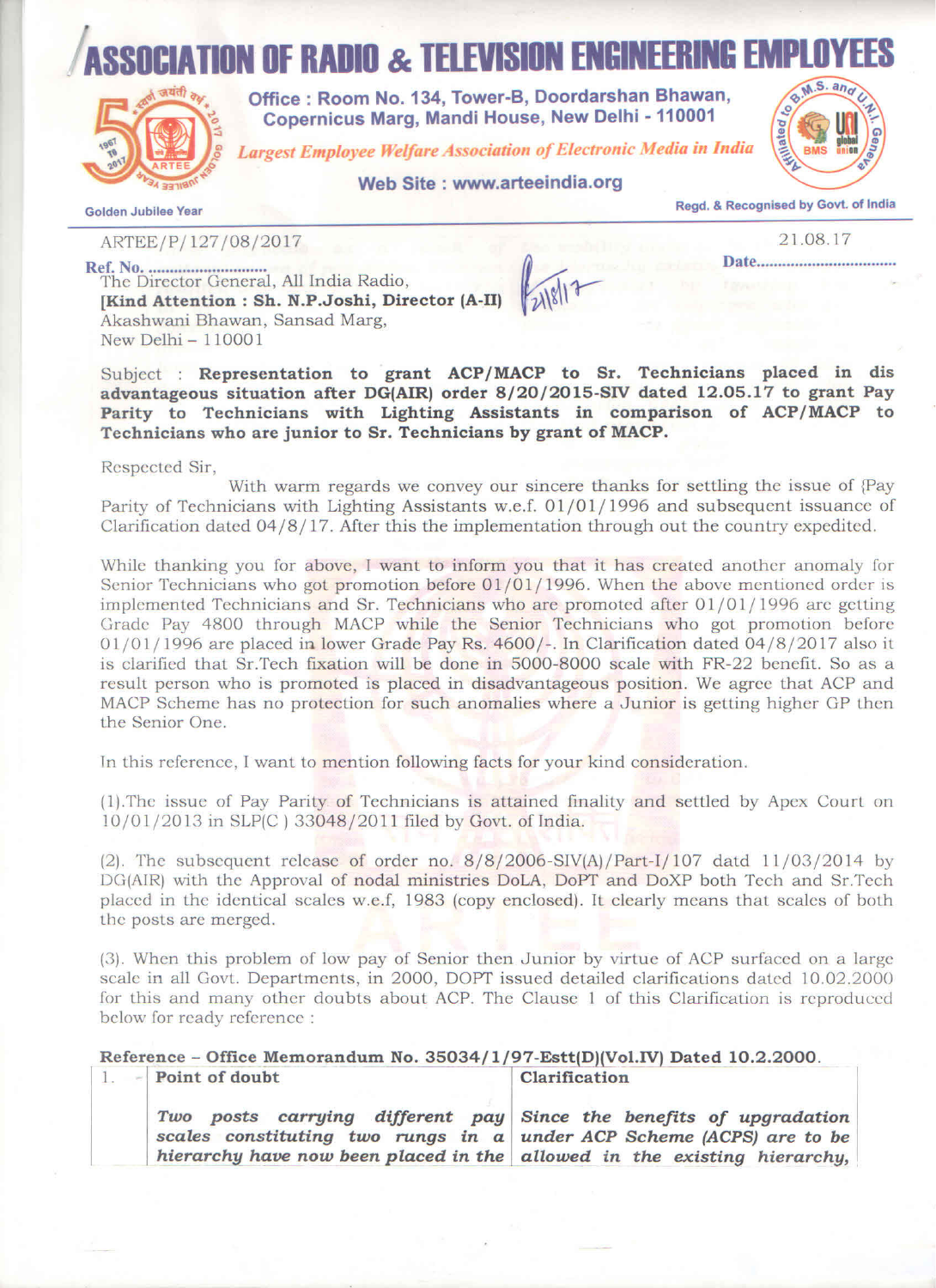| same pay-scale as a result of the mobility under ACPS shall be in<br>rationalisation of pay-scales. This has<br>resulted into change in the hierarchy<br>in as much as two posts which<br>constituted feeder and promotion<br>grades in the pre-merged scenario<br>have become one grade. The position<br>may be clarified further by way of the<br>following illustration: prior to the<br>implementation of the Fifth Central<br>Pay Commission recommendation, two<br>categories of posts were in the pay-<br>scales of Rs.1200-1800 and Rs.1320-<br>2040 respectively; the latter being<br>promotion post for the former. Both<br>the posts have now been placed in the<br>pay-scale of Rs.4000-6000. How the<br>benefits of the ACP Scheme is to be<br>allowed in such cases? | the hierarchy existing after merger<br>of pay-scales by ignoring the<br>promotion. An employee who got<br>promoted from lower pay-scale to<br>higher pay-scale as a result of<br>promotion before merger of pay-<br>scales shall be entitled for<br>upgradation under ACPS ignoring<br>the said promotion as otherwise he<br>would be placed<br>in<br>$\alpha$<br>disadvantageous position vis-à-vis<br>the fresh entrant in the merged<br>grade. |
|------------------------------------------------------------------------------------------------------------------------------------------------------------------------------------------------------------------------------------------------------------------------------------------------------------------------------------------------------------------------------------------------------------------------------------------------------------------------------------------------------------------------------------------------------------------------------------------------------------------------------------------------------------------------------------------------------------------------------------------------------------------------------------|---------------------------------------------------------------------------------------------------------------------------------------------------------------------------------------------------------------------------------------------------------------------------------------------------------------------------------------------------------------------------------------------------------------------------------------------------|
|------------------------------------------------------------------------------------------------------------------------------------------------------------------------------------------------------------------------------------------------------------------------------------------------------------------------------------------------------------------------------------------------------------------------------------------------------------------------------------------------------------------------------------------------------------------------------------------------------------------------------------------------------------------------------------------------------------------------------------------------------------------------------------|---------------------------------------------------------------------------------------------------------------------------------------------------------------------------------------------------------------------------------------------------------------------------------------------------------------------------------------------------------------------------------------------------------------------------------------------------|

Sir, above mentioned Clarification clearly applicable in case of Tech/Sr.Tech. This is an identical case of two rungs as Tech and Sr.Tech as mentioned. The remedy for such anomaly is only to grant ACP/MACP to Technicians ignoring the Promotion to the post of Sr. Technician. Pl. note that this Clarification is valid for MACP also.

So in the light of this Clarification, we request you for the following :

[1]. To grant ACP/MACP to Sr. Technicians promoted prior to 01/01/1996 ignoring the promotions from Technician to Sr. Technicians as per above mentioned clarification.

[2]. To Amend the Recruitment Rules to merge the post of Technician and Sr. Technician in pre revised scale of Rs. 5000-8000 and Grade Pay 4200.

An early and prompt action is requested

s faithfully,

UMESH CHANDRA<sup>[8]</sup> President, ARTEE 0-9871765714, umsharma01@gmail.com

UMESH CHANDR

Enclosed as above

cc for information to:

- [1]. Hon'ble Secy. (I&B), Shastri Bhawan, New Delhi
- [2]. The Chief Executive Officer, Prasar Bharati, New Delhi.
- [3]. Director General, Doordarshan, New Delhi.
- [4]. Office Copy.